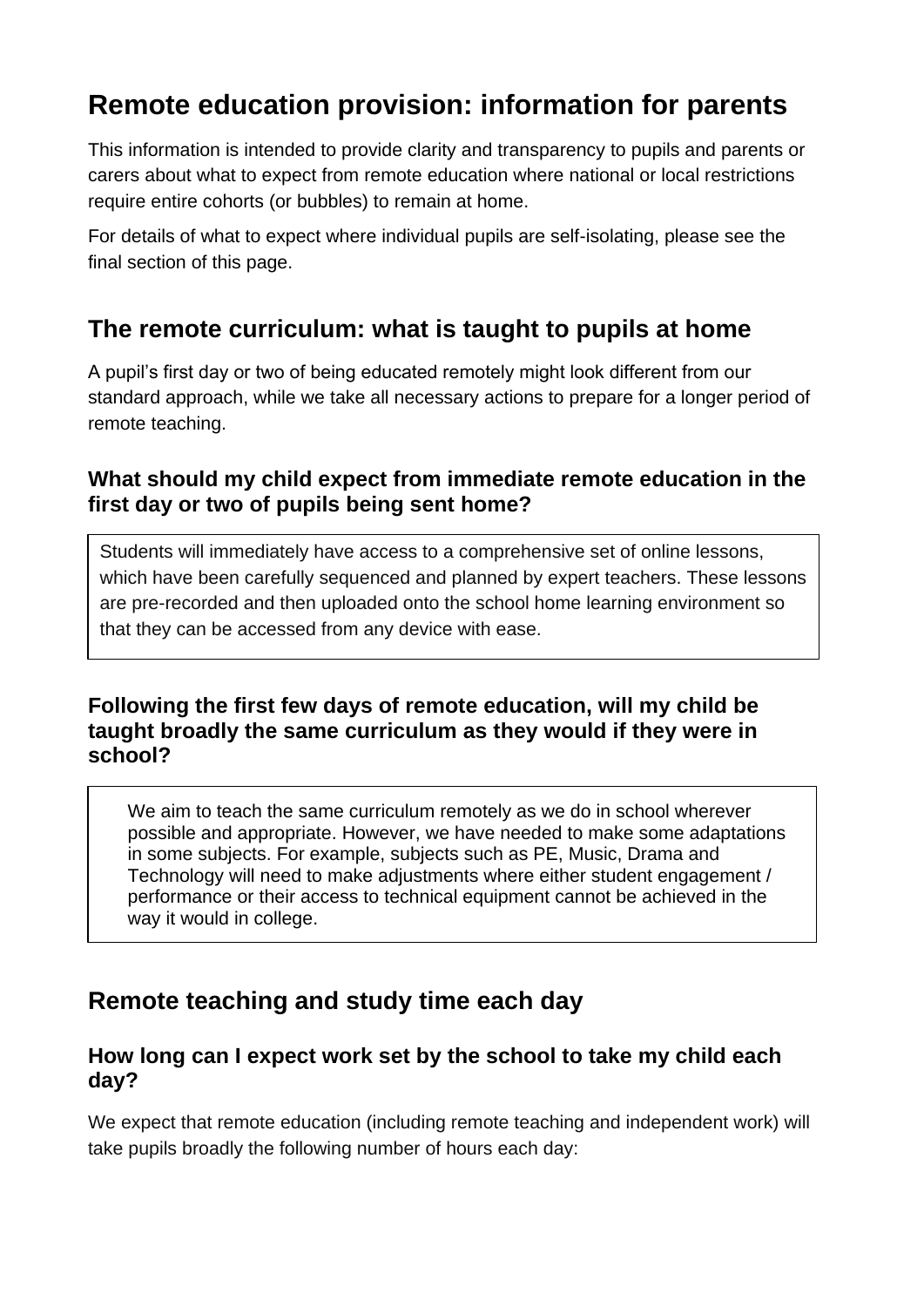| Key Stage 3 and 4 | In Key stages 3 and 4 we set work<br>that is of equivalent length to the core<br>teaching pupils would receive in<br>college. As a minimum this will<br>equate to five hours a day, with<br>additional support for pupils working<br>towards formal qualifications. |
|-------------------|---------------------------------------------------------------------------------------------------------------------------------------------------------------------------------------------------------------------------------------------------------------------|
| Key Stage 5       | We expect students in our Sixth Form<br>to have the same amount of taught<br>time as they would ordinarily have.<br>We would continue to expect at last<br>an hour of independent study to<br>correspond with each hour of taught<br>study.                         |

## **Accessing remote education**

## **How will my child access any online remote education you are providing?**

Students access their work through *ClassCharts*, which is our managed learning environment. This is accessible from the school website or students can log-on through the ClassCharts site itself. All instructions for students' lessons will be found here, as will any material teachers wish their students to access. Using the ClassCharts Parents app will allow parents can carers to also see the work that is being set for their children. Such lesson content can also be seen through the college website's 'Homework Calendar' where you can search and filter the work that has been set. This can be found here:

<https://www.classcharts.com/homework/calendar/Bideford-College>

If students experience any difficulty accessing lessons or material remotely they can contact the IT helpdesk here: [https://sites.google.com/bidefordcollege.org/student-it](https://sites.google.com/bidefordcollege.org/student-it-support/)[support/](https://sites.google.com/bidefordcollege.org/student-it-support/) or, alternatively, please call the college switchboard.

Where students are already familiar with other platforms students might be directed to the Google Classroom for their lesson. Additionally, sites such as the Oak Academy, Educake and Mathswatch might be used. If a student has difficulty accessing a subject specific sites they should contact their subject teacher by email. All staff email addresses can be found here: [https://bidefordcollege.org/teaching-faculty-contact](https://bidefordcollege.org/teaching-faculty-contact-details/)[details/](https://bidefordcollege.org/teaching-faculty-contact-details/)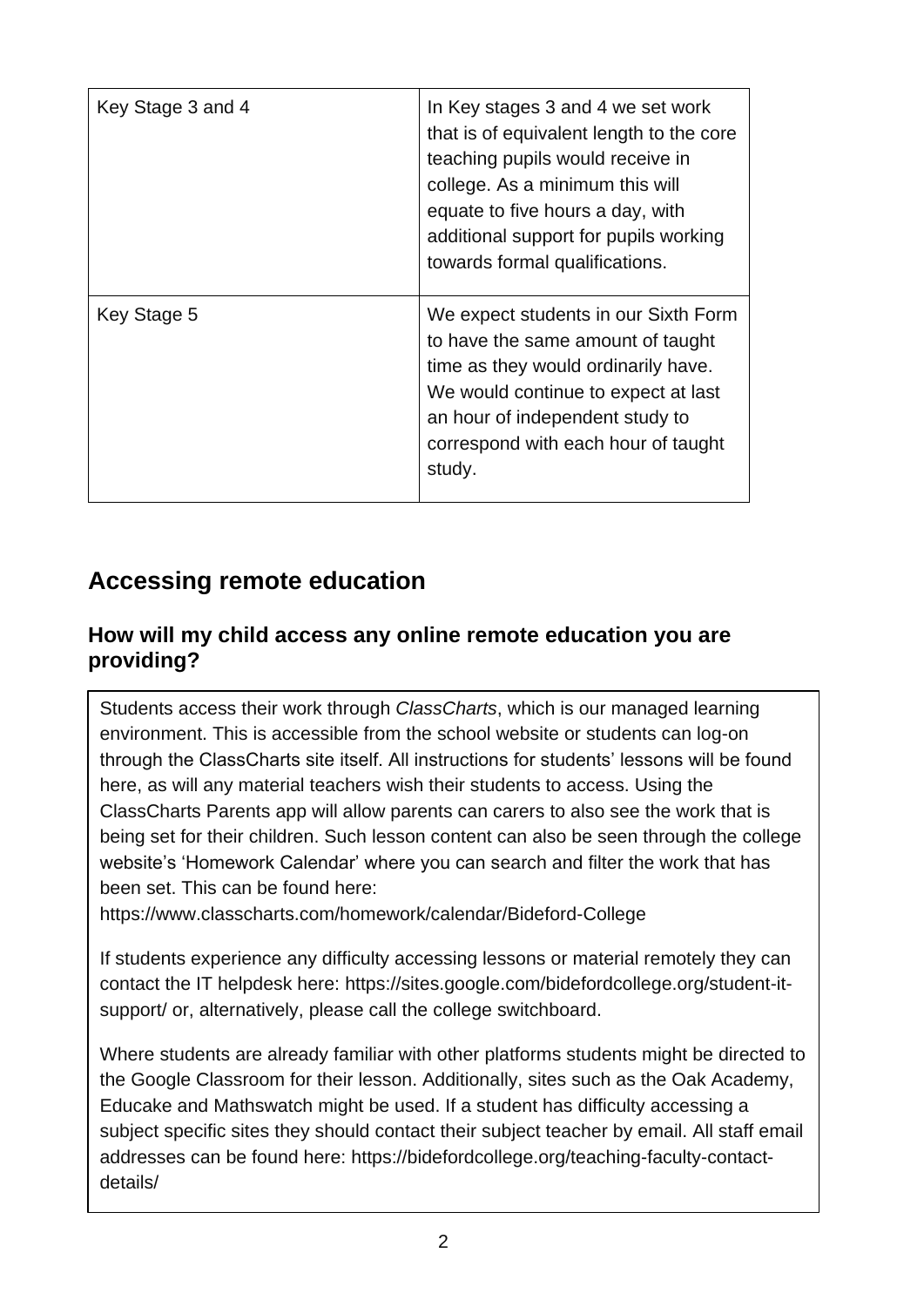### **If my child does not have digital or online access at home, how will you support them to access remote education?**

We recognise that some pupils may not initially have suitable online access at home. We take the following approaches to support those pupils to access remote education:

Where needed, students have been given access to a Chromebook and 'dongle' so that they can have access to lesson materials and online lesson content. Please contact Mrs Conroy if your child would benefit from this support via email at [aconroy@bidefordcollege.org](mailto:aconroy@bidefordcollege.org) or leave a message by telephone with reception staff.

Students can submit work to their teachers through ClassCharts. If they experience a problem they can email a photo of their work to their teacher using the relevant staff email address [https://bidefordcollege.org/teaching-faculty](https://bidefordcollege.org/teaching-faculty-contact-details/)[contact-details/](https://bidefordcollege.org/teaching-faculty-contact-details/)

## **How will my child be taught remotely?**

We use a combination of the following approaches to teach pupils remotely:

For the purpose of providing remote learning, the school should make use of:

- Live teaching and feedback on Google Meet
- Pre-recorded video input created by the school (using Loom or a similar video creation software)
- Access to other high-quality curriculum videos
- Personalised and appropriate independent learning resources to be shared online

Reasonable adjustments will be made to ensure that all pupils have access to the resources needed for effective remote learning. Teachers will ensure the programmes chosen for online learning have a range of appropriate adaptations to support pupils with SEND. The school recognises that interactive lessons are effective in aiding students' motivation and academic progression and, to this effect, teachers will ensure they regularly recreate aspects of in-person interactivity, e.g. live classes with questioning, eliciting feedback and reflective discussion, to the best of their ability.

Teaching will be adapted to ensure that the curriculum remains fully accessible and inclusive via remote learning, and that an ambitious, high quality curriculum is delivered. Curriculum progress should be ambitious, and where adaptations to normal curriculum sequencing are made, these adaptations should be rigorous and ambitious in their intent. Reasonable adjustments to teaching and pastoral support will be made in order to ensure all students have access to remote learning, especially vulnerable students, those with SEND and the most able. Teaching staff will support and oversee academic progression for the duration of the remote learning period and will mark and provide feedback on work.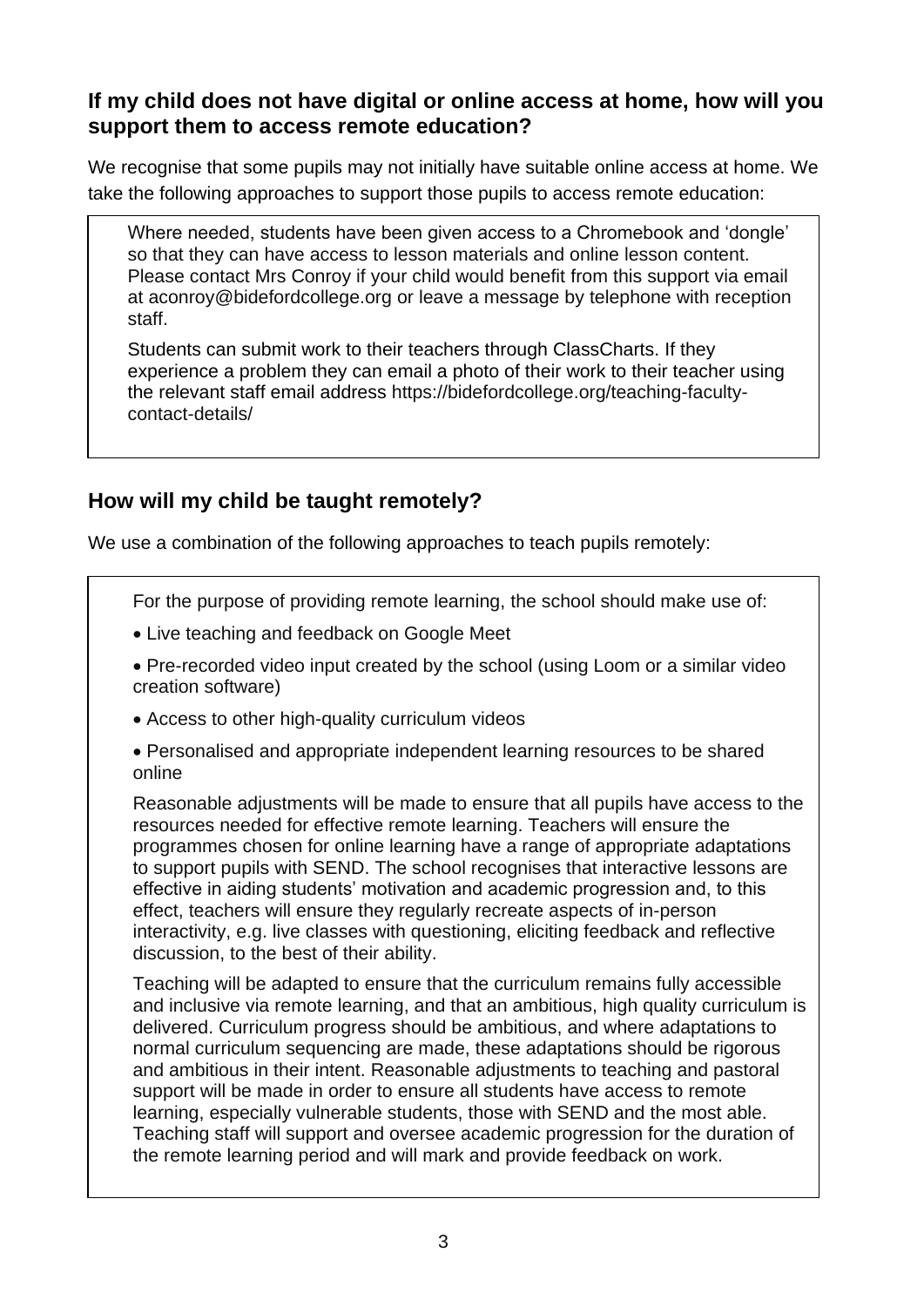## **Engagement and feedback**

#### **What are your expectations for my child's engagement and the support that we as parents and carers should provide at home?**

Five lessons are set each day (or five hours of work if students have a 'double' lesson for example). Students should aim to complete work on the day, following their usual timetable as closely as possible.

Parents are not required to support with a student's learning. However, support is required in encouraging and praising students as work is complete. Where work is not completed, students will receive a reminder from form tutors in Years 7-11 or their subject teachers in Year 12 & 13 to remind them to upload their work.

If you have any feedback or questions about our Remote Learning provision please contact the Assistant Principal for Teaching and Learning, Dr Butt at [bbutt@bidefordcollege.org](mailto:bbutt@bidefordcollege.org)

#### **How will you check whether my child is engaging with their work and how will I be informed if there are concerns?**

Parents will receive regular contact with their child's tutor to check that students are coping with the work and are able to access everything they need, as well as checking on their wellbeing more generally.

If work is regularly not submitted then parents will be contacted by their child's form tutor (Years 7-11) or their subject teacher (Years 12-13).

### **How will you assess my child's work and progress?**

Feedback can take many forms and may not always mean extensive written comments for individual children. For example, whole-class feedback or quizzes marked automatically via digital platforms are also valid and effective methods, amongst many others. Our approach to feeding back on pupil work is as follows:

Students should be supported to understand their progress through a variety of formative assessment and feedback methods, especially those suited to remote learning e.g. through quizzes and other digital tools

Students will receive timely feedback on the progress that they make on their submitted work.

Where work is excellent or where students have made an impressive effort, students will receive e-mails of recognition and House Points will be awarded.